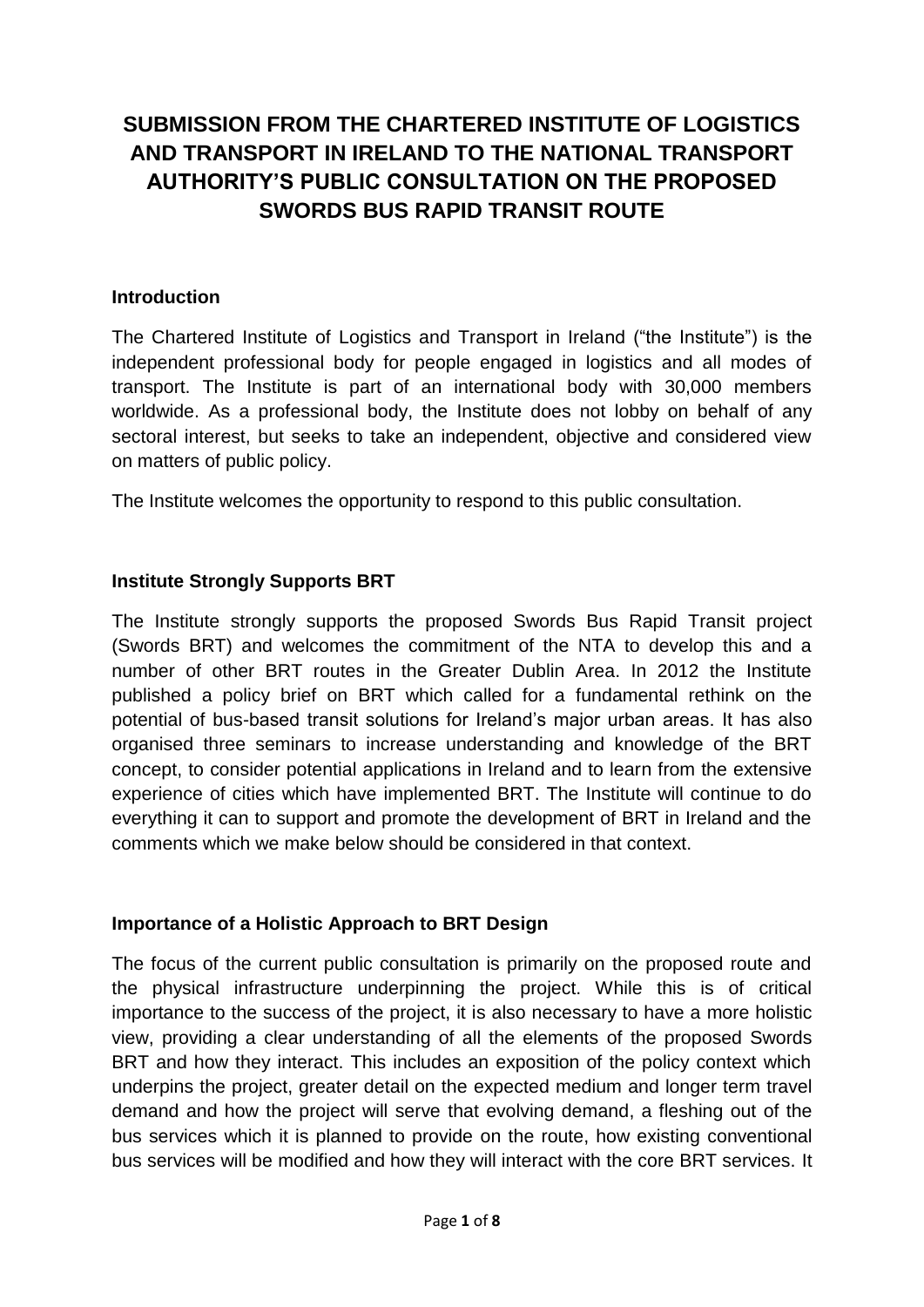will also be important to understand in more detail the traffic management arrangements which will ensure that BRT services benefit from the optimum priority. We strongly urge that these issues are addressed when the project comes to its statutory approval stage; a failure adequately to do could undermine support for the project.

We reiterate the point we made in our submission to your earlier consultation that it would be very helpful if the NTA published a short statement outlining its high level policy on BRT, explaining how it sees BRT fitting into the overall public transport network for the Greater Dublin Area and, most importantly, setting out some of the key technical and performance criteria it proposes to adopt. This would provide a benchmark against which the Authority itself and the wider public could assess specific BRT projects.

# **The Proposed Route**

The Institute broadly supports the proposed route of Swords BRT but wishes to offer the following observations which should be addressed as the planning and design of the project proceeds:

- We strongly urge that, wherever possible, the centre of the road should be used for Swords BRT. Using lanes adjacent to the footpath risks BRT buses being delayed by left turning traffic, parking traffic, vehicles making pickups or vehicles partly parked on the footpath but partly blocking the bus lane. It is also unlikely that the current general driver culture will give BRT buses as much respect as is given to trams since drivers know that a bus can move out of a bus lane to get by while a tram cannot. The current proposals envisage very limited central lane running and we urge the NTA to continue to seek out opportunities to increase this as planning and design proceeds. The more centre lane running that is achieved, the more effective the Swords BRT will be.
- The interaction between BRT stations and conventional bus stops should be carefully assessed. There appear to be a number of locations between the city centre and Whitehall, both inbound and outbound, where conventional stops may interfere with BRT stations.
- The traffic management arrangements in the city centre are of major importance to the success of the Swords BRT. As currently proposed, there appears to be significant sharing of road space by BRT vehicles and general traffic between North Frederick Street and Earlsfort Terrace which could result in significant delays, increase journey times and reduce journey time reliability for BRT services.
- The interface between BRT, Luas and conventional bus services in the O'Connell Street/Westmoreland Street/D'Olier Street area should be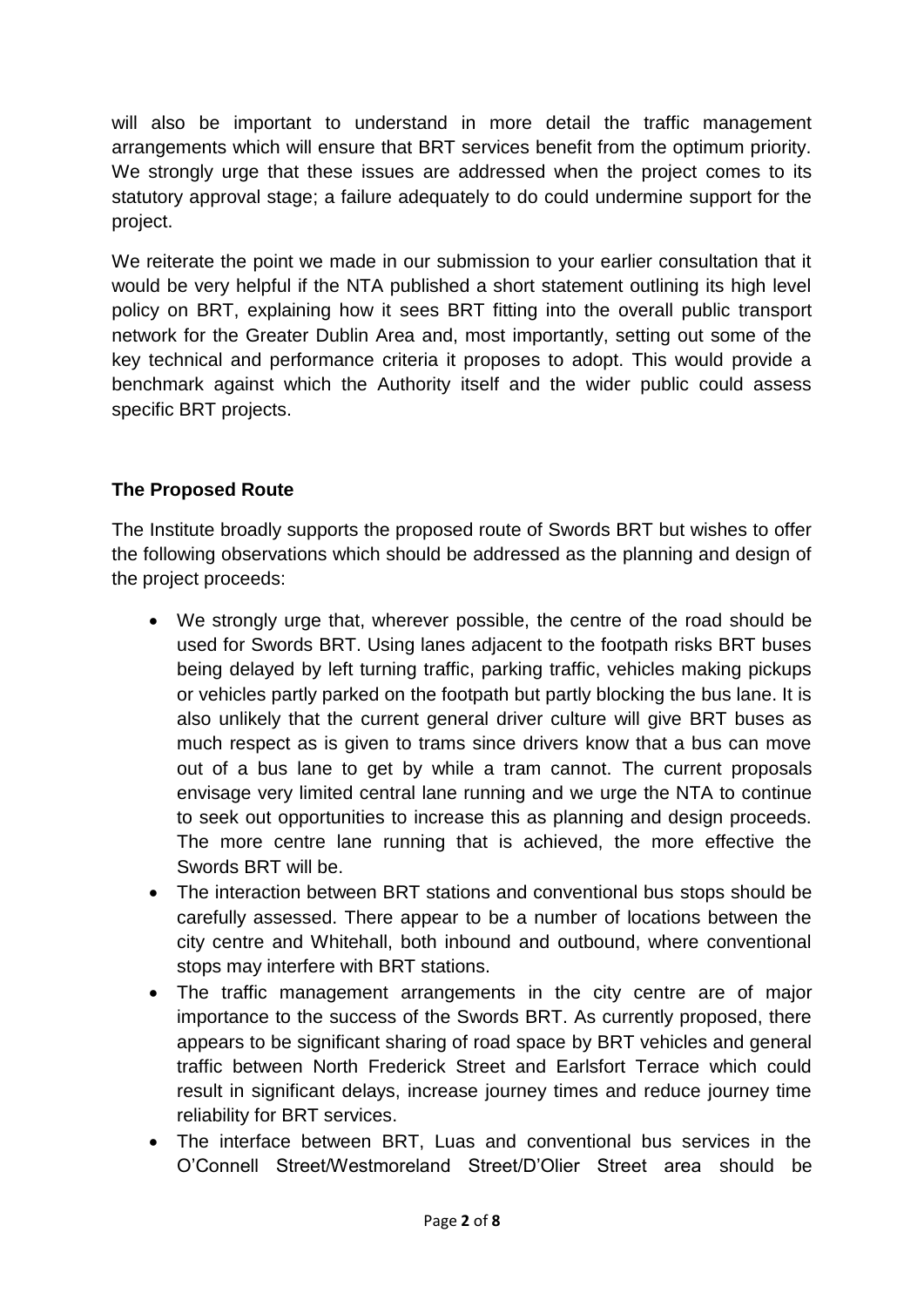considered in an integrated way and a traffic management plan prepared which effectively addresses the competing demands. Decisions should be made on the basis of the level of travel demand served by each public transport mode rather than on the basis of a pre-determined modal hierarchy. The Institute is conscious that this central area is used by a wide range of bus services accessing many parts of the city and it will therefore be important to ensure that priority for the Swords BRT (and indeed Luas CrossCity) is not at the expense of bus services to the rest of the city.

- Interchange between BRT and other public transport services should be as effective as possible. Transfer distances between stations/stops should be minimised and the routes to be taken should be as direct and legible as possible (examples of good signposting and footpath markings at interchange points in Barcelona were shown in a presentation to a recent CILT/Engineers Ireland seminar). To improve interchange, would it, for example, be possible to move the BRT station serving Pearse railway station into Westland Row and to provide a southbound BRT station on Lower O'Connell Street to facilitate interchange with the Luas Red Line on Lower Abbey Street?
- Left turning at junctions can be a constraint, for example the inbound left turn at Collins Avenue.

#### **Interaction between BRT and other Bus Services**

It will be important to provide a clear understanding as to how BRT services will interact with other bus services on the Swords BRT corridor. This has a number of dimensions which we wish to comment on:

- How in specific terms will the existing conventional PSO bus services be modified to take account of the BRT services in the corridor?
- How will the BRT project take account of likely future developments in the public transport network? This could arise from a range of factors such as the need for interchange with future orbital bus routes or from the introduction of new routes to serve future residential or commercial development.
- It appears that the Swords BRT route will be used by other bus services, including Dublin Bus, Bus Eireann and a number of private bus services. The Institute supports this approach but it will be necessary to clearly outline how this will be accomplished in practice given the large variety of services and stopping patterns involved. We note that it is proposed to set back conventional bus stops along the BRT corridor. This is welcome and will undoubtedly help but will it be enough to ensure that the full range of other bus services using the corridor will not interfere with BRT bus services? It appears that the setback stops will only accommodate a single bus. This may not be sufficient in certain circumstances or at certain times and could result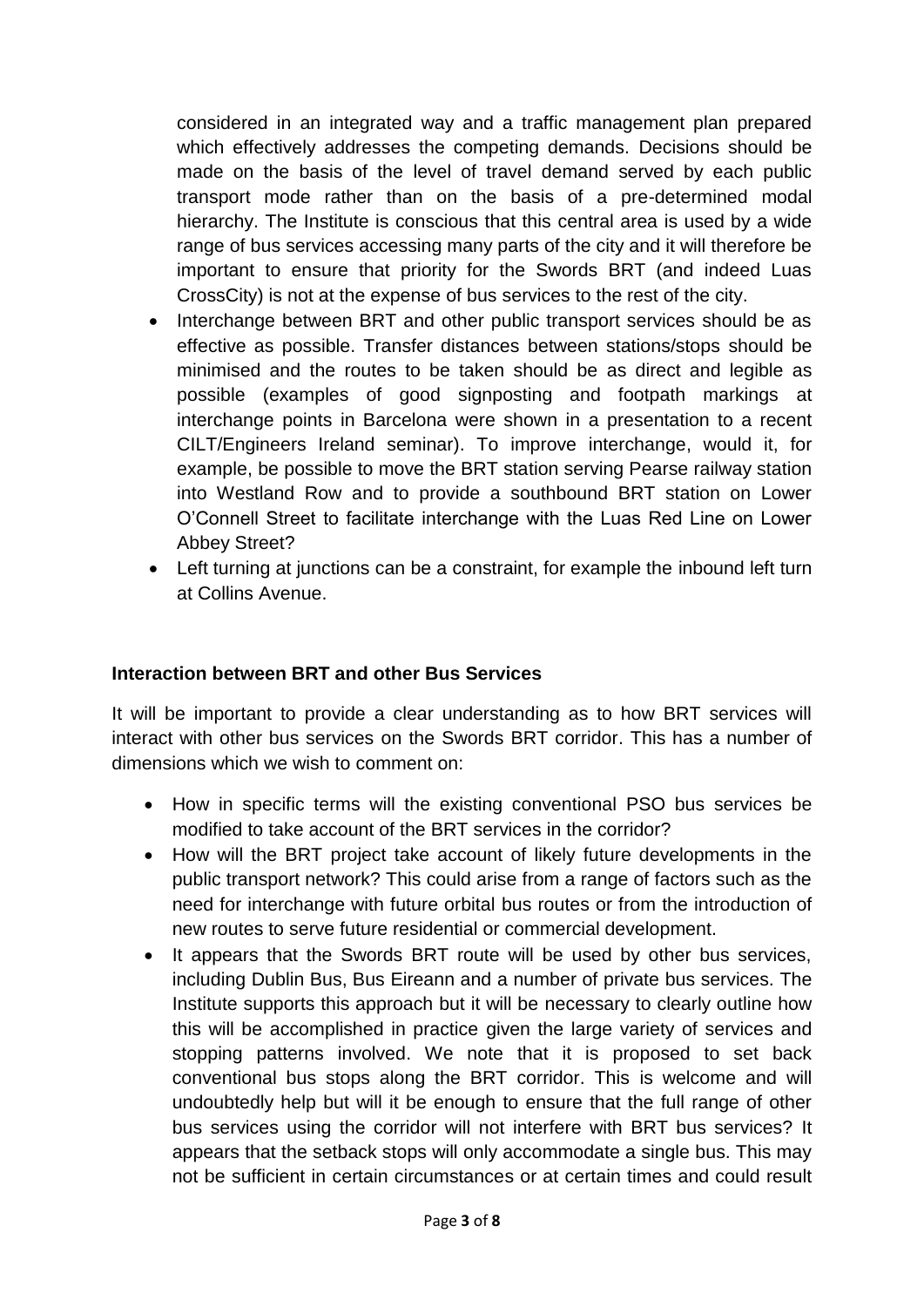in buses obstructing BRT services as they wait to access a conventional bus stop.

• How will priority at traffic lights work in practice? Will priority simply be accorded to the first bus to arrive or will it be triggered only by BRT buses? How this question is answered will have consequences for the speed and reliability of BRT services.

### **Taxi Access to Swords BRT Corridor**

It is not clear if taxis will be allowed to use the Swords BRT corridor. It is a particularly important issue on this corridor given the volume of taxi accessing Dublin Airport. The NTA needs to provide a full assessment of this issue. The Institute favours permitting taxis to use the corridor unless the analysis clearly demonstrates that this would have a seriously unacceptable effect on the operation of BRT. If taxis cannot be accommodated, it will be necessary to outline what alternative arrangements are proposed.

## **Interaction between BRT and Cyclists/Pedestrians**

The proposals for the Swords BRT corridor include significant provision for cyclists which the Institute broadly supports. However there are some issues of concern:

- Unlike ordinary bus lanes, it is likely to be inappropriate for cyclists to share the same road space with buses in the core BRT corridor, particularly where bus speeds will be high.
- There appear to be some instances where cyclists will share footpath space with pedestrians. Unless there is a physical segregation of cyclists there is a real risk that this will compromise pedestrian safety. Simply using markings to delineate exclusive space for both cyclists and pedestrians is unlikely to be enough. Experience of existing facilities which share space, such as the Clontarf-Sutton coastal pathway, demonstrate that this can create problems for pedestrians because of the speeds at which cyclists travel and the encroachment of cyclists into pedestrian space and vice versa. There is also an increasing problem of cyclists riding on ordinary footpaths and the introduction of shared facilities might reinforce the mistaken impression that this is a lawful and acceptable practice.
- In some locations it is proposed to divert cycle lanes behind BRT stations. This has the potential to create safety problems for pedestrians accessing the stations. It is also proposed that cycle lanes will be located inside BRT lanes, requiring buses to cross the cycle lanes to access BRT stations. This also has safety implications, this time for cyclists. While these arrangements may be unavoidable in many circumstances, they should be avoided wherever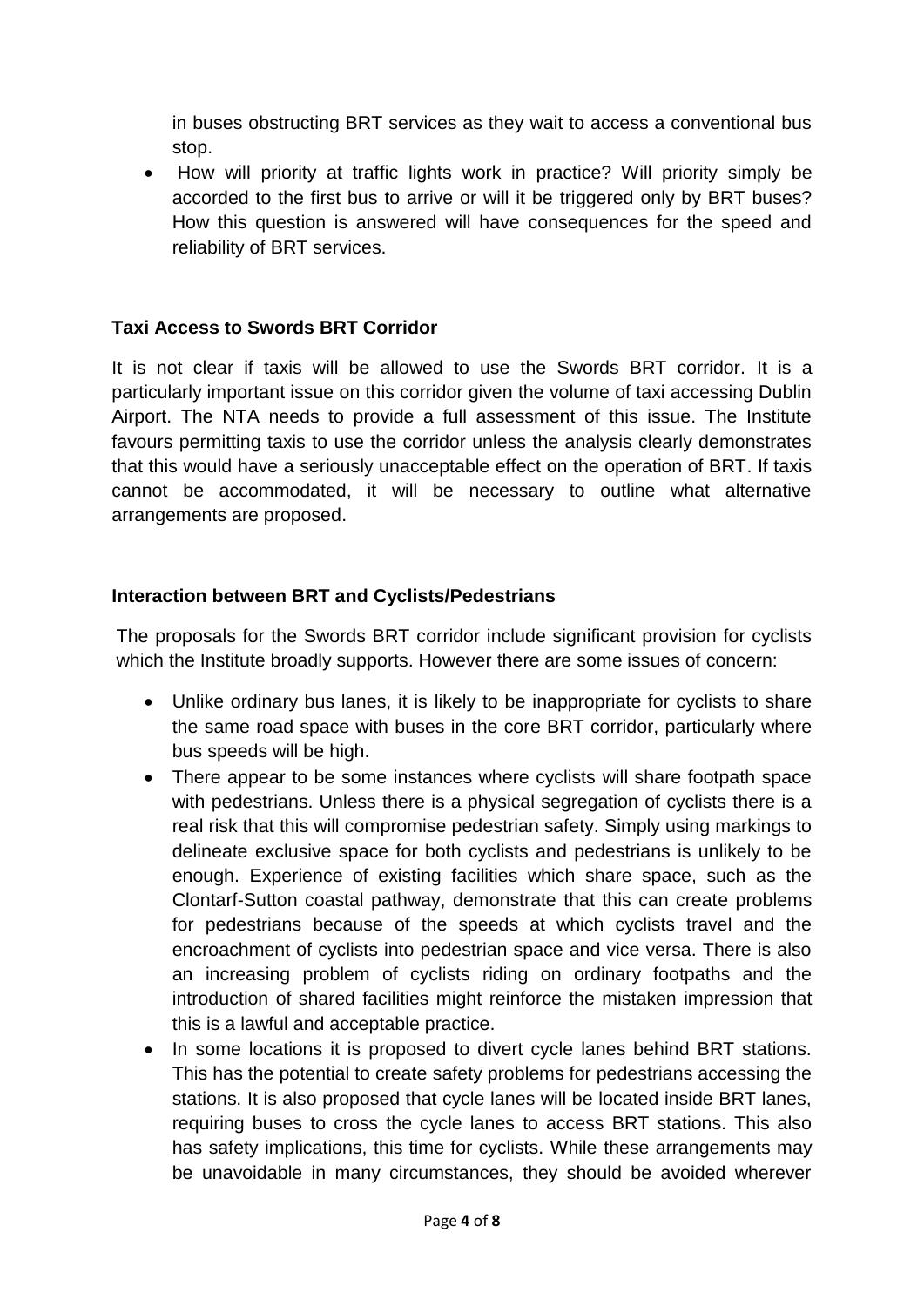possible. It will also be important to undertake a safety education and promotion campaign aimed at all three categories of road user and to provide appropriate signing and marking to alert them to the dangers.

# **Operational Issues**

There are a number of operational issues on which the Institute would like to comment:

- The Institute strongly supports the proposal to operate direct BRT services to/from Dublin Airport as well as to Swords. The direct services to and from Dublin Airport will be of benefit to two distinct travel segments – air travellers, meeters and greeters on the one hand and also people working in the Airport zone. The distinct travel needs of each segment should be assessed and catered for. The demand analysis should also be used to assess how best to meet the travel needs of the likely significant number of people wishing to access the Airport from Swords, particularly as many airport employees live in the area.
- The proposal that all ticketing on BRT services will be off-bus is most welcome and strongly supported by the Institute. However it is not clear if users of Leap cards will be able to tag on/tag off (as for rail and Luas) or will have to interact with the driver (as on conventional Dublin Bus services). The Institute firmly favours the former and strongly urges the NTA to implement this approach which already works very effectively for Luas. We also reiterate our call to the NTA to introduce this approach for all bus services. The Authority is actively promoting increased use of the Leap card and using it fares policy to strongly incentivise this. Perversely the more it succeeds, the slower bus boarding times will become as more and more Leap card e-purse users will have to interact with the driver.
- It is not clear how driver changeover will be managed given that there is no bus depot on the proposed Swords BRT corridor. This may necessitate layover facilities at some point, probably in the city centre although this is not particularly desirable because of the dearth of suitable space and the risk of delays at changeover.
- We note that the NTA proposes that Dublin Bus will operate BRT services on the Swords corridor. These services have to be delivered to the very highest standards whoever the operator is and we therefore strongly recommend that they should be covered by a special contract, separate and distinct from the general public service contract for the Greater Dublin Area. This contract should contain more challenging requirements than the general PSO contract, setting down very exacting performance standards and containing particularly strong performance incentives and penalties.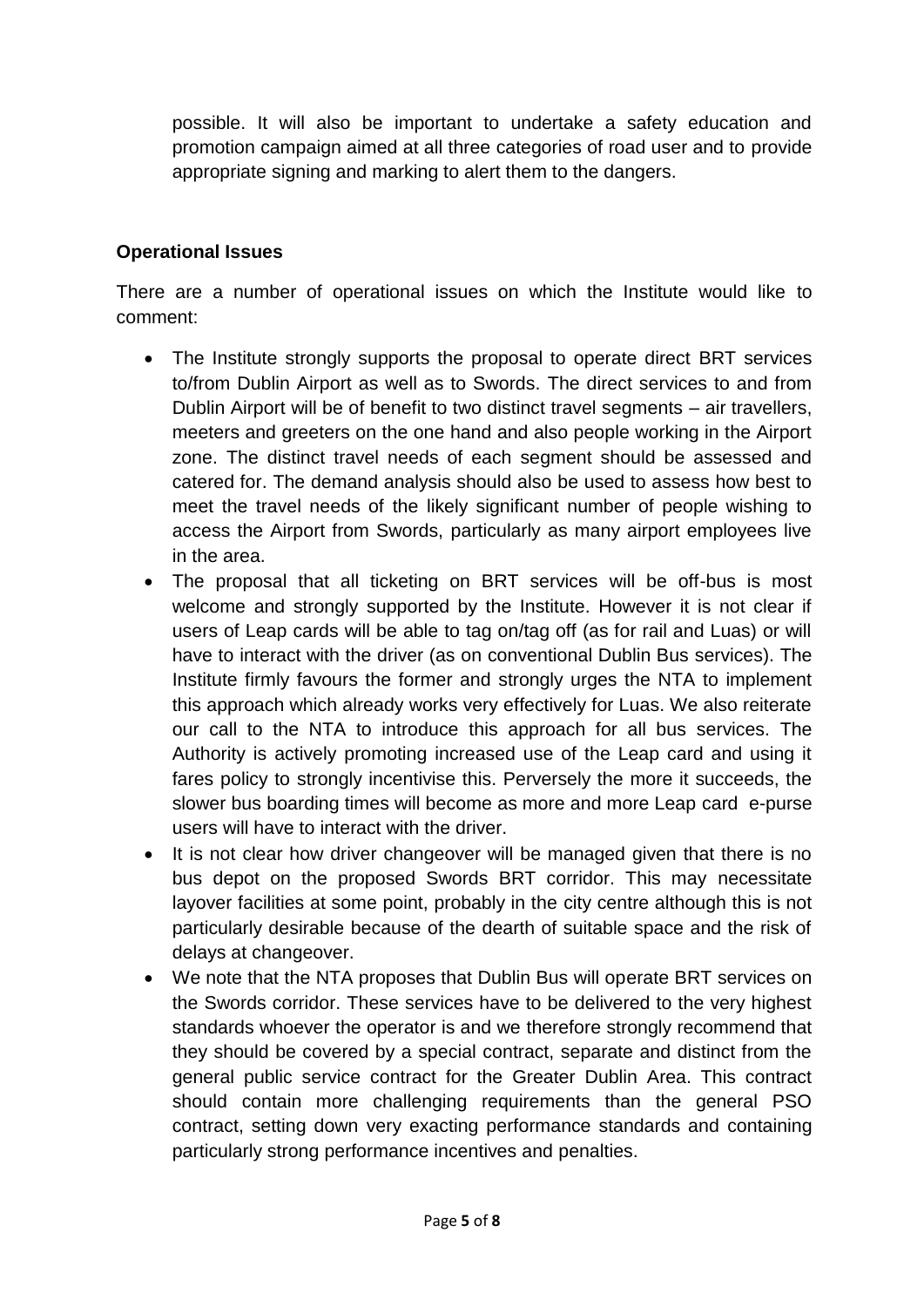# **Type of Bus to be used on Swords BRT**

The Institute notes that it is proposed to use 18.5 metre articulated buses, with a passenger capacity of 120 and multiple doors, on the Swords BRT corridor and that station platforms will be able to cater for longer vehicles than this. The Institute broadly supports the use of high capacity vehicles and the use of multiple doors for access and egress. However we reiterate what we said in our submission to the Authority's earlier consultation that the choice of bus to be used on the BRT network should be an output of the design studies, not an input to them. The key considerations when selecting vehicles should be: capacity and quality. It is important to purchase vehicles which deliver the optimum passenger carrying capacity and passenger experience.

The Institute has no strong views on the most appropriate type of vehicle to be used on BRT routes, but urges the NTA to make its choice with great care and only following a thorough review of practical experience on other BRT systems. No amount of desk-based analysis will replace the learning experience of travelling on a bus in actual revenue service. The passenger experience should be a very important consideration, including ease of access and egress, comfort during travel and the seating/standing ratio. There is little experience of articulated buses in Dublin but anecdotal evidence suggests that the limited earlier trials produced some negative passenger reaction, especially from people who had to stand during their journeys. The ratio of seated to standing places will be a significant consideration and there is likely to be user resistance to standing over longer distances. Bus passengers tend to dislike standing more than rail passengers over a similar journey time because of the differences in ride quality.

The analysis should be guided by modelling and other data specific to the Swords BRT corridor, including information on journey patterns (length and time taken), boarding and alighting times, turnover of passengers per journey, seated/standing ratios and forecast standing times.

It is likely that the Swords BRT corridor, serving both the Airport and commuter zones, will have a large number of passengers making relatively lengthy journeys. If this is confirmed by the analysis, there will almost certainly be a need to provide for a higher proportion of seated passengers. Buses serving the Airport will also require a larger than normal capacity for luggage.

While we understand the desire to select a bus design that looks very different and possibly looks like a tram, we urge that the NTA adopts a precautionary approach. The emphasis should be on performance rather than perception. Select a vehicle that has a proven track record rather than one that looks good.

Will buses on the BRT corridor be conventionally powered or are alternative options such as hybrid, CNG or electric buses being considered?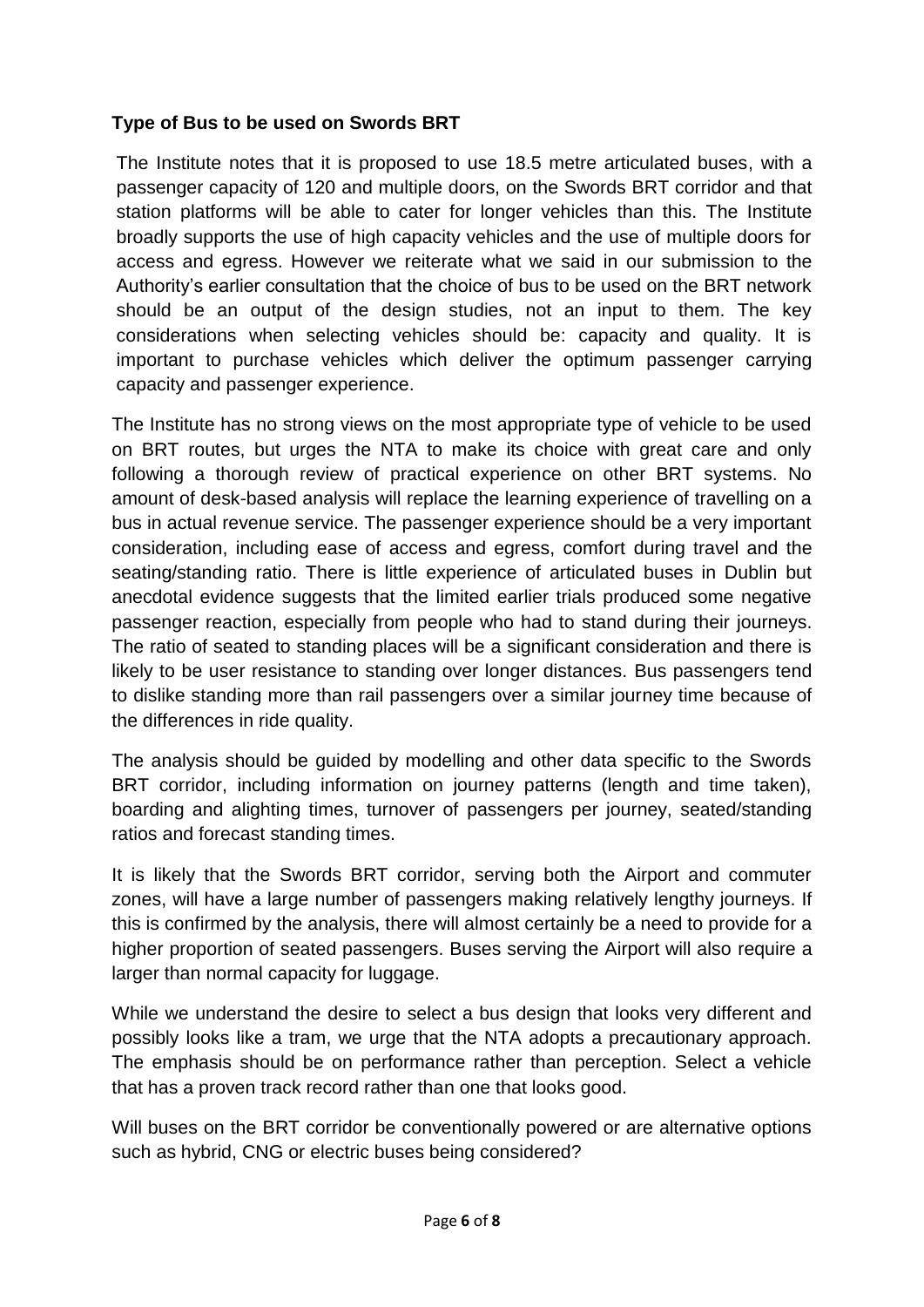We also repeat our previous recommendation that the NTA begin an early dialogue with the Department of Transport, Tourism and Sport about the scope for authorising buses up to 24 metres in length. In particular, consideration should be given to the use of a more flexible permit system which could authorise the use of longer buses in particular areas or on specific corridors like Swords BRT. This might be easier to achieve than a national authorisation applicable to all public roads.

# **Access Arrangements for Business**

The NTA should give careful consideration to impact of reducing available road space for commercial traffic and to the adequacy of access arrangements for businesses located along the Swords BRT corridor, during construction and during subsequent operation.

An assessment should be made of the level of commercial traffic, the likely impact that the proposed re-allocation of road space will have for that traffic and the measures to be implemented to mitigate the adverse effects where no suitable alternative routes are available. Arrangements for effective consultation with commercial road users should be put in place at the earliest possible opportunity and throughout the planning and design process.

Shops, factories and other business premises have a range of access requirements which should be assessed and provided for. This includes access for deliveries, dispatch, servicing and customer/employee parking. Some premises do not have offstreet parking facilities or rear access and appropriate arrangements will have to be made to accommodate them. Some dispatch/delivery operations (such as cash in transit, beer and pharmaceuticals) have significant health and safety or security implications and require special arrangements, for example parking in close proximity to the dispatch or delivery point. Confining deliveries to night time may be an option in some cases but this in turn may be constrained by restrictions on night time deliveries in residential areas or by the particular business model. It is critical that there is effective prior consultation during the planning and design process with businesses likely to be affected. This includes not only the businesses located along or in close proximity to the proposed Swords BRT corridor but also their logistics providers. It is important that the distinct perspectives of both parties are sought and understood.

# **Importance of Learning from Experience**

BRT has been successfully implemented in a wide range of cities worldwide and it is most important that we continue to learn from the wealth of experience that has been assembled – not only the examples of best practice but also the mistakes that have been made. No two cities are alike and it will often be necessary to modify what